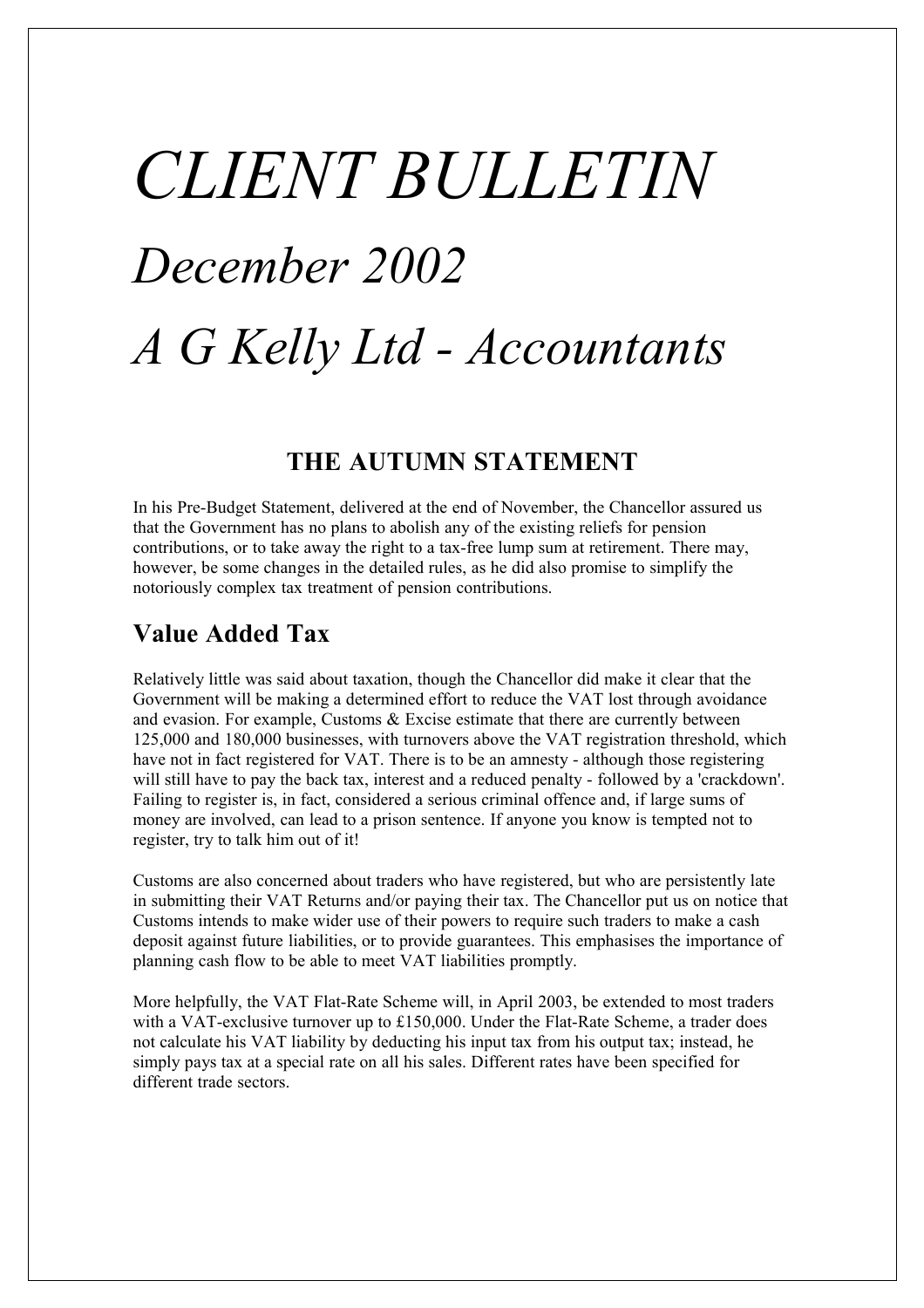The Government claims that adopting the Flat-Rate Scheme can save a trader up to  $\text{\pounds}1,000$  a year in administration costs, but this very much depends on the kind of business and how it is run. More important is the fact that the flat rates are set by reference to trade sector averages for input tax paid and, as with any average, some traders will gain by using them and others will lose. Accordingly, before applying to join the scheme, a trader should always compare the projected payments under the flat-rate system with the net tax payable under regular VAT accounting. We would of course be happy to help you with the calculations.

#### **Loan Guarantee Scheme**

The Chancellor also announced significant changes to the Small Firms Loan Guarantee Scheme. Under this scheme, the Government guarantees a loan (not an overdraft), usually from one of the major banks, which may help in raising funds for a new business, or expanding an existing enterprise, where there is a good business plan but insufficient assets to meet the banks' usual requirements for security or collateral.

Most importantly, from April 2003 the scheme will be extended to a number of previouslyexcluded trade sectors, including retailers, hairdressers, motor repairs and servicing, and estate and travel agents.

Guarantees may be given on loans from £5,000 to £100,000 (£250,000 for businesses established for at least two years), with fixed repayment terms of between two and ten years. An annual premium is charged for the guarantee, which in April will rise from 1.5% to 2% of the amount outstanding.

A business qualifies for the scheme if its annual turnover does not exceed £1.5 million, to be doubled to £3 million in April. For manufacturing businesses, a higher limit of £5 million applies.

## **CONSTRUCTION INDUSTRY SCHEME**

The Inland Revenue has published, for discussion only at this stage, proposals for a fundamental reform of the tax arrangements for contractors and subcontractors in the construction industry.

Under the proposed new scheme, contractors and subcontractors would, as now, have to register with the Inland Revenue. However, Registration Cards, Certificates and Vouchers would all be abolished. Instead, a contractor wishing to engage a subcontractor would telephone or e-mail the Inland Revenue, quoting the subcontractor's National Insurance number and other details, to obtain confirmation that the individual is indeed a registered subcontractor. In the official jargon, this process is called 'verification'.

As part of the verification process, the Inland Revenue will advise whether payment should be made gross or net. The contractor will hand the subcontractor a payment advice with every payment, and make monthly or quarterly Returns to the Inland Revenue. The Inland Revenue's computer will crunch the numbers and send each subcontractor a printout of his reported earnings from each contractor, and the sub-contractor will be expected to check the figures.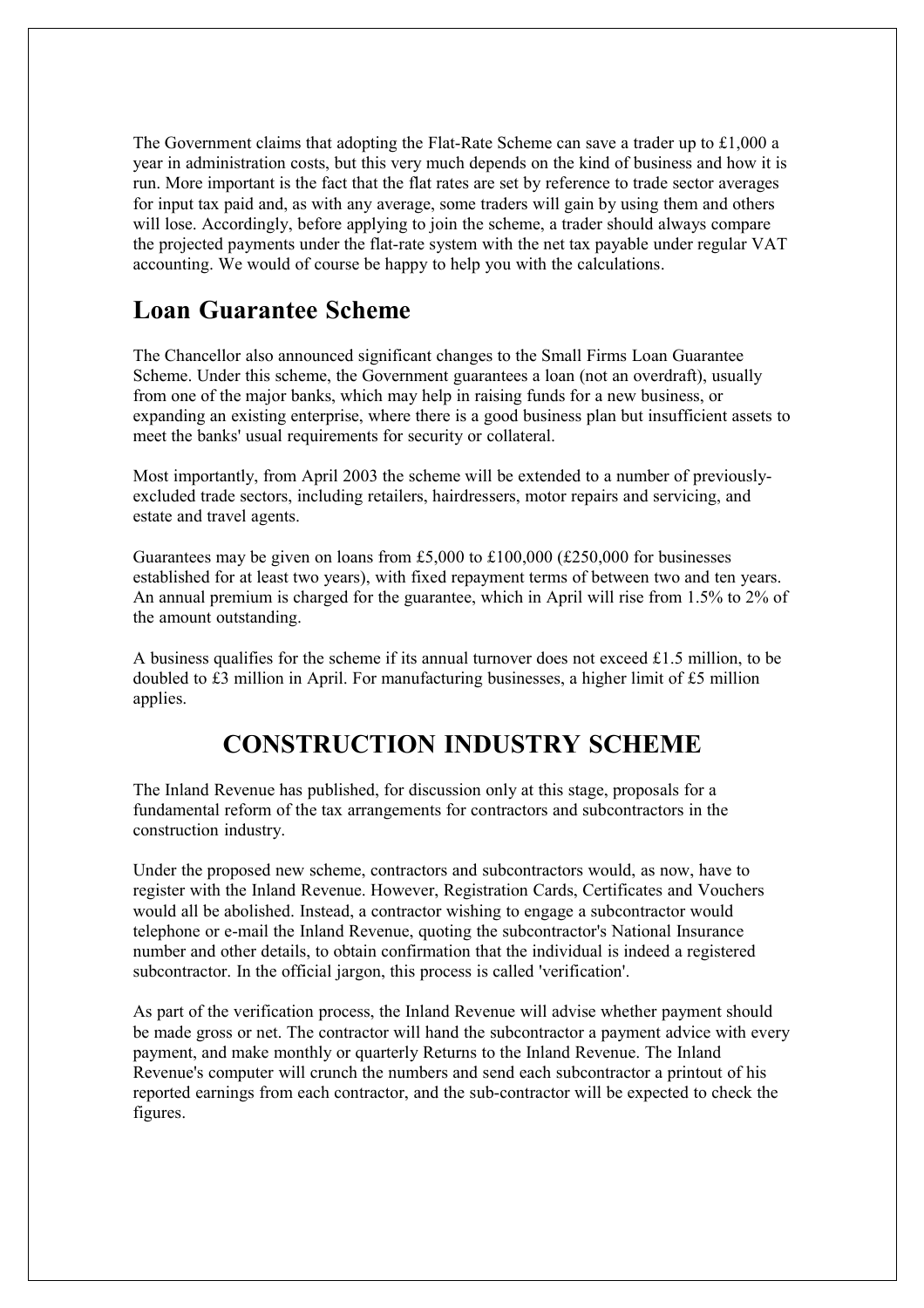The proposal does have obvious advantages. At present, subcontractors sometimes find the requirement to present their Registration Card or Certificate in person inconvenient; the voucher system is quite complicated and mistakes are often made; and there is notoriously a 'black market' in stolen CIS documentation.

One potential problem with the proposed scheme is that, when telephoning for 'verification', the contractor will be required to confirm that he has 'checked the subcontractor's employment status' and, the Revenue warn, 'there will be a penalty régime for contractors who make false declarations'. Given the very real difficulty in establishing employment status in borderline cases, and the Revenue's bias in favour of employment and against selfemployment, we can foresee some acrimonious arguments.

It is very likely that the proposed scheme will be implemented, but no timescale has yet been suggested.

### **THE END OF THE TAX YEAR**

The end of the tax year - Saturday, 5 April 2003 - is an important date in the tax and financial planning calendar, because it is the deadline for:

- · Using your 2002/03 Individual Savings Account (ISA) investment allowance of £7,000 (£3,000 for 16- and 17-year-olds).
- Making gifts to utilise the 2002/03 inheritance tax annual exemption. The annual allowance is £3,000 for each donor (so that husband and wife have separate allowances) and if the 2001/02 allowance was not used, it can be brought forward to 2002/03, exempting gifts to a total of £6,000. The annual exemption is often overlooked, but if an individual can afford to make gifts every year, the inheritance tax saving can build up to a worthwhile amount. For example, if husband and wife can each afford to make gifts of £3,000 a year for ten years, the inheritance tax saving would be £24,000.
- Making a disposal which will qualify for capital gains tax retirement relief (which is abolished with effect from 6 April 2003). However, the interaction of retirement relief, taper relief and other capital gains tax rules must be carefully considered, so please consult us as soon as you decide to dispose of substantial assets, and before entering into binding commitments.
- · More generally, managing capital gains tax liabilities, by realising losses (to reduce net chargeable gains) or by realising gains (to utilise the annual exempt amount currently £7,700 - and any available losses). This may include bed-and-breakfasting quoted investments: although straightforward bed-and-breakfasting is no longer effective for tax purposes, the Chancellor has still not acted to prevent 'double bedand-breakfasting' - sale by one spouse and repurchase by the other - or sale of a personal holding and repurchase within an ISA, PEP or family trust. However, if bedand-breakfasting is planned, it might be wise to carry out the transaction before the March 2003 Budget.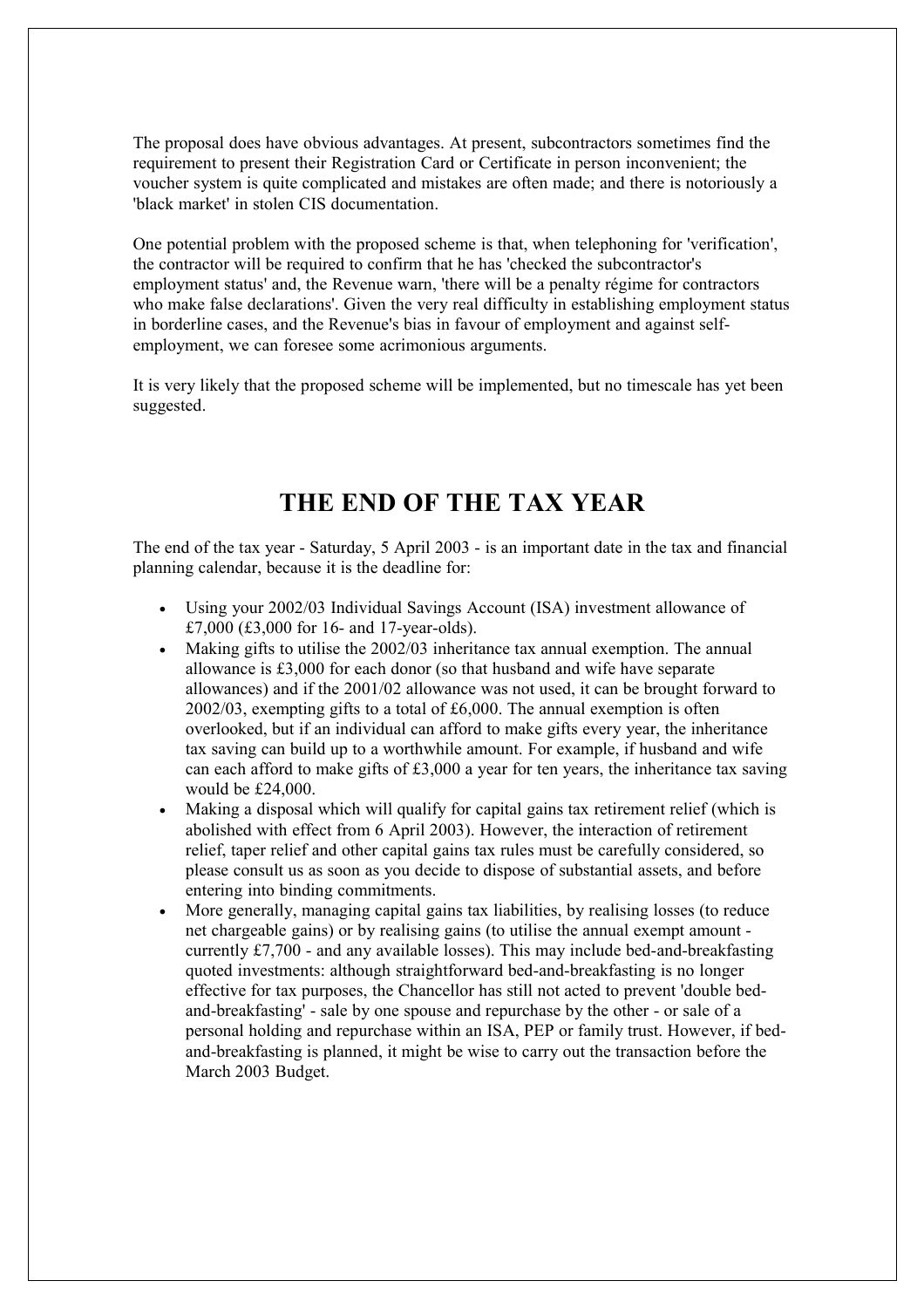Managing capital gains tax liabilities may be particularly relevant this year, as the recent fall in the Stock Markets may have given rise to losses that can be utilised against chargeable gains arising elsewhere. It is, unfortunately, a complex subject - for example, in some circumstances, bed-and-breakfasting could lead to a loss of taper relief - and so we would strongly recommend clients to ask us for individual advice, tailored to their own circumstances.

The end of the tax year is also the deadline for an employee or director to make an Additional Voluntary Contribution (AVC) to the employer's pension fund, or a 'Free- Standing' AVC (FSAVC) to an independent pension provider, which will qualify for tax relief in 2002/03. Here a point to watch is that employees earning up to £30,000 a year - other than controlling directors - are able to contribute up to £3,600 a year to a stakeholder pension while remaining a member of their employer's occupational pension scheme: stakeholder pensions may offer lower charges than FSAVCs and will allow the contributor to take 25 per cent of the pension fund as a tax-free retirement lump sum.

### **COMPUTERS AND SOFTWARE**

Another deadline to remember is that purchases of computers and software qualify for 100 per cent first-year allowances if the purchase is made by 31 March 2003. Later purchases will qualify for a 40 per cent first-year allowance, followed by 25 per cent annual writing-down allowances.

The 100 per cent allowance is given only to 'small enterprises' - but the definition of a 'small' enterprise is one that fulfils at least two of the following conditions: annual turnover does not exceed £2.8 million; assets do not exceed £1.4 million; payroll does not exceed 50 employees.

Eligible purchases include computers; 'peripherals' such as printers, scanners and cables; software and software licences; and WAP and 3G mobile telephones. The cost of installing a dedicated electrical supply for computers may also qualify.

If you have not already done so, we would strongly urge you to consider installing surge protectors and battery boxes to protect your equipment (and data) in the event of blackouts or other problems with the electricity supply.

## **TAX CREDITS ARE COMING**

The new Working Tax Credit and Child Tax Credit, which come into payment in April, have been the subject of a major Government advertising and information campaign. The new Credits will replace the current Working Families' Tax Credit and existing WFTC claimants should by now have received the new, 12-page Tax Credits Claim Form (TC600) and a 48 page booklet of explanatory notes. If not, they can be obtained by telephoning the official Tax Credits Helpline on 0845 300 3900.